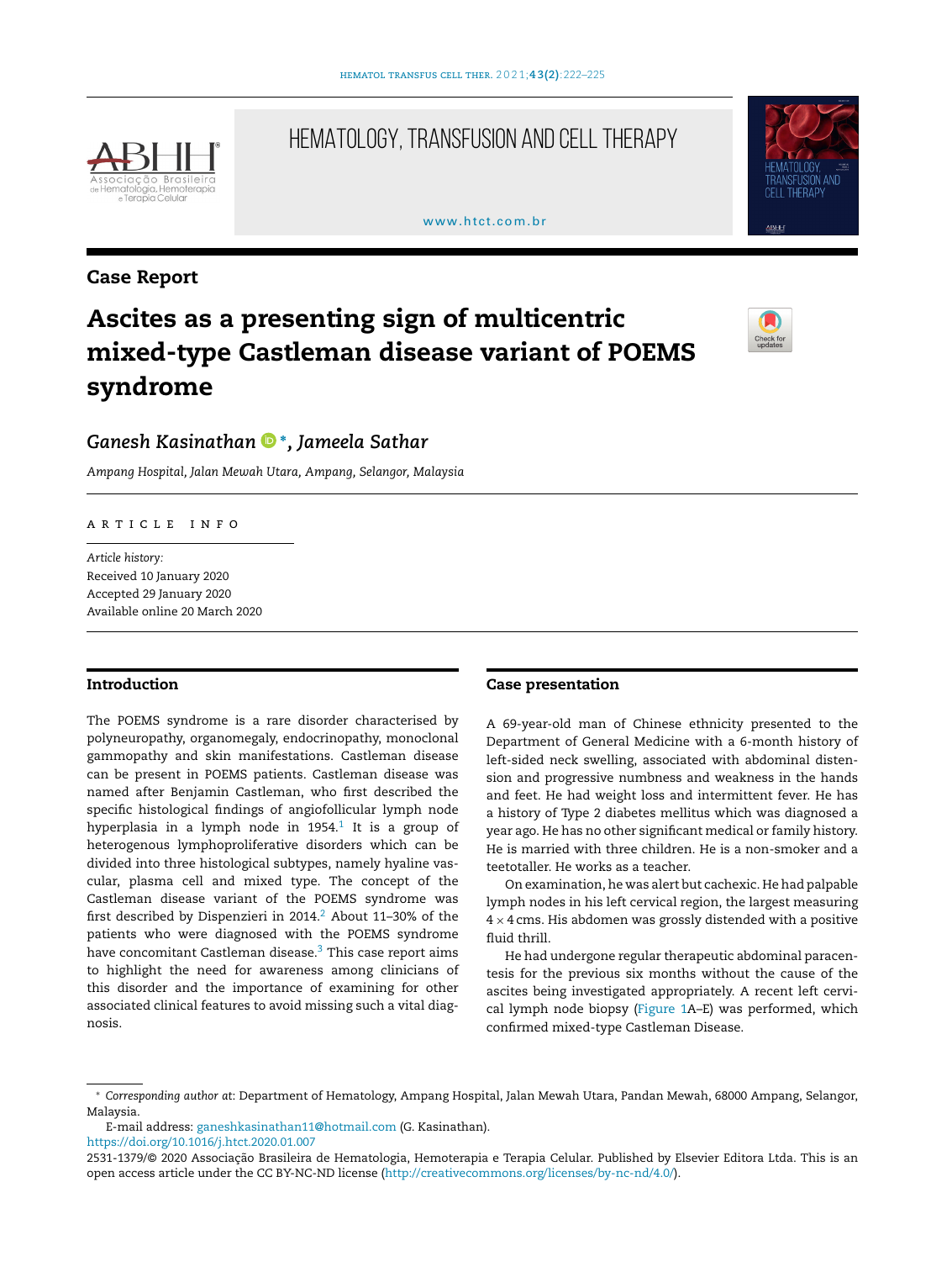<span id="page-1-0"></span>

(E). Kappa light chain

(F). Peritoneal fluid morphology

Figure  $1 - (A)$  Hematoxylin and Eosin  $\times$  40: The lymphoid follicles are increased in number. The mantle zones are expanded with lymphocytes giving rise to an onion skin-like aspect. Endothelial venule proliferation and hyalinization in the interfollicular zones are present. Sheets of plasma cells are seen in the interfollicular area. (B–E) Panel of immunohistochemical staining (×40 magnifications) shows positivity of CD 20, CD138, lambda light chain and kappa light chain restrictions. (F) Peritoneal fluid morphology shows a cluster of plasma cells with finely and coarsely vacuolated macrophages.

He was referred to the Department of Hematology upon histological confirmation of Castleman disease. On further examination, he had flushing and generalized skin thickening with microstomia, which were consistent with sclerodermoidlike skin changes. He had a palpable liver and spleen. The neurological examination revealed a mixed sensorimotor peripheral neuropathy in both hands and feet in a glove and stocking distribution. The fundoscopy did not show any papilledema. He had bilateral pitting pedal edema extending to the mid shins bilaterally. Other systemic examinations were unremarkable.

His complete blood count revealed erythrocytosis with normal white cell and platelet parameters. The other laboratory parameters are as tabulated in [Table](#page-2-0) 1. Abdominal paracentesis revealed large-volume serous transudative ascites with the peritoneal fluid morphology (Figure 1F), showing a cluster of plasma cells with foamy macrophages. The chest radiograph portrayed bilateral pleural effusion. A Whole Body Computed Tomography (WBCT) imaging depicted multiple enlarged supra- and infra-diaphragmatic lymphadenopathies with the largest lymph node measuring  $5 \times 5$  cms and multiple osteosclerotic bone lesions at T3, T9 and T12 vertebral bodies.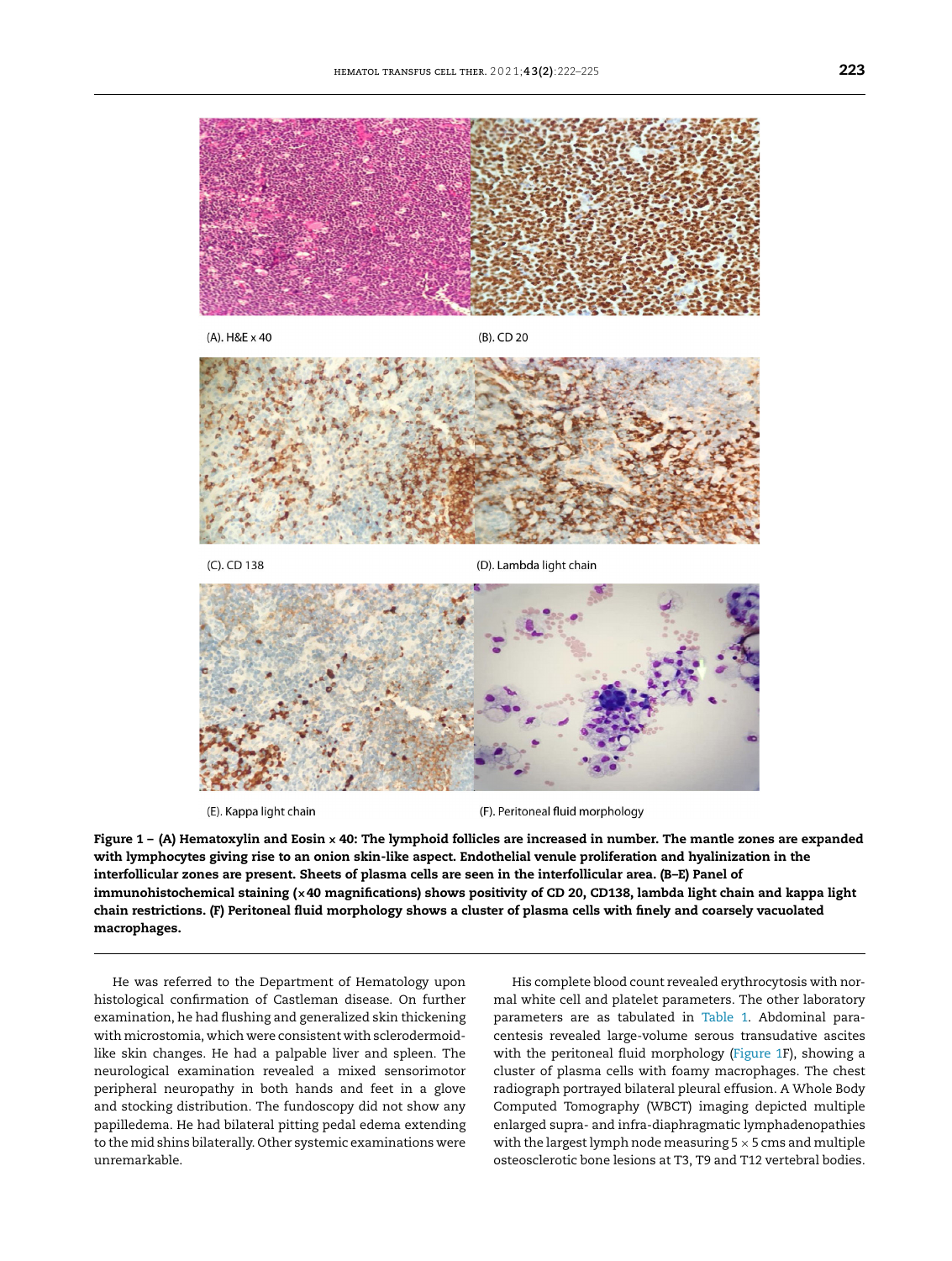<span id="page-2-0"></span>

| Table 1 - Tabulation of laboratory parameters. |                                            |
|------------------------------------------------|--------------------------------------------|
| Laboratory parameters                          | Values (Unit and<br>normal range)          |
| Hemoglobin                                     | $16.2$ (13.5–16 g/dL)                      |
| Red blood cell count                           | 6.5 (4.7–6.1 $\times$ 10 <sup>12</sup> /L) |
| Hematocrit                                     | 51 (39-48%)                                |
| Creatinine                                     | 120 (40-100 umol/L)                        |
| Lactate dehydrogenase (LDH)                    | 351 (90-180 U/L)                           |
| Corrected calcium                              | 2.20 (2.2-2.6 mmol/L)                      |
| Albumin                                        | 36 (35 - 50 $g/L$ )                        |
| Globulin                                       | 31 (20-35 g/L)                             |
| Thyroid stimulating hormone (TSH)              | $0.7$ (0.4-5.5 mU/mL)                      |
| Free T4                                        | 16 (12-22 pmol/L)                          |
| Antinuclear antibody (ANA)                     | Not detected                               |
| Epstein Barr PCR                               | Not detected                               |
| Anti-HIV 1, 2                                  | Non-reactive                               |
| Human herpes virus-8 (HHV-8) PCR               | Not detected                               |

A nerve conduction study confirmed symmetrical demyelinating polyneuropathy with diffuse axonal loss. Serum protein electrophoresis (SPEP) revealed a monoclonal M spike in the beta region. The serum M protein concentration was 9 g/L. The serum and urine immunofixation were positive for monoclonal gammopathy in the lambda region. Serum free light chain analysis (SFLC) demonstrated kappa light chain levels at 6.22mg/L (normal range: 3.20–19.20mg/L) and elevated lambda light chain levels at 2590mg/L (normal range: 5.60–27.60mg/L). The lambda/kappa ratio was 416. The bone marrow aspiration and trephine did not show any infiltration.

In view of his presentation, he was diagnosed with the multicentric mixed-type Castleman disease variant of the POEMS syndrome. He was treated with six cycles of oral melphalan at  $4 \,\mathrm{mg/m^2}$  and dexamethasone at 20 mg per week. He was compliant to his treatment and did not develop any gross adverse effects from it. He was not suitable for autologous peripheral blood stem cell transplantation, as he was over the age of 65. His extravascular volume overload (pleural effusion and ascites) and neurological symptoms improved significantly. He did not require any further abdominal paracentesis. He is no longer cachexic and has no palpable lymph nodes. The repeated post-chemotherapy serum free light chain analysis showed no elevated light chains. He is on a regular threemonthly follow-up at the hematology clinic. He has been in complete remission for the past 12 months.

#### Discussion

We report an interesting case of a Multicentric Mixed Pathology Castleman Disease variant of the POEMS syndrome in a patient who presented with persistent unexplained largevolume ascites. This diagnosis is often missed by many clinicians due to its rarity in clinical practice. The multicentric Castleman disease usually presents with constitutional symptoms and diffuse lymphadenopathy. It occurs in all age groups

and is most frequently seen in the fourth and fifth decades of life, with a higher incidence in males.

The POEMS syndrome is characterized by polyneuropathy, organomegaly, endocrinopathy, monoclonal gammopathy and skin manifestations. The diagnosis of POEMS syndrome includes two major mandatory criteria, one other major criteria and at least one minor criteria. $4$  The major mandatory criteria are demyelinating polyneuropathy and monoclonal plasma cell disorder, mainly of lambda predominance. The other major criteria include Castleman disease, osteosclerosis and elevated vascular endothelial growth factor (VEGF). Minor criteria include organomegaly, extravascular volume overload, endocrinopathy, skin changes, papilledema and thrombocytosis/polycythemia. Our patient fulfilled 3 major criteria and 5 minor criteria.

The pathophysiology of Castleman disease is associated with inflammatory hypercytokinemia, most notably elevated levels of interleukin-6 (IL-6) and the IL-6 receptor. The elevated IL-6 results in an overgrowth of B-lymphocytes and plasma cells which contribute to tumor proliferation.<sup>[5](#page-3-0)</sup> In addition, the extravascular volume overload, such as ascites, pleural effusion and peripheral edema manifested by our patient in this case, is most likely attributed to the elevated (VEGF), which contributes to tumor angiogenesis and enhanced vascular permeability. High IL-6 also augments the inflammatory reaction, producing a series of constitutional symptoms. No single gene has been identified, suggesting that the disease may be influenced by ethnicity and genetic factors, such as the polymorphism of the IL-[6](#page-3-0) receptor.<sup>6</sup>

In our case, we were unable to quantify the serum IL-6 and plasma VEGF levels, as these services were unavailable in the country.

Among the histological subtypes of multicentricCastleman disease, the plasma cell type predominates. However, other subtypes, such hyaline vascular and mixed pathology, are also seen. The hyaline vascular subtype is often described as having an onion skin appearance in which the follicles are surrounded by concentric layers of mantle cells and the presence of a radially penetrating sclerotic blood vessel (lollipop sign).[7](#page-3-0) The plasmacytic subtype usually shows an increased number of follicles with hyperplastic germinal centers and sheets of plasma cells. In our case, the cervical lymph node tissue demonstrated features of both hyaline vascular and plasma cell subtypes, thus resulting in a mixed pathology diagnosis.

Many regimens are used to treat the Castleman disease variant of the POEMS syndrome. Melphalan-dexamethasone has demonstrated an 81% haematologic response rate, with 100% showing some neurological improvement.<sup>[8](#page-3-0)</sup> Another treatment regimen used with a good response is lenalidomide/dexamethasone. Cyclophosphamide/dexamethasone resulted in at least 50% of patients having clinical improvement.[8](#page-3-0) High-dose therapy using melphalan, ranging from 140–200 mg/m<sup>2</sup>, followed by autologous peripheral blood stem cell transplantation, remains the first-line treatment for patients younger than 65 years of age with normal organ function.<sup>[9](#page-3-0)</sup> It is effective, with 100% of patients showing some neurological improvement.[9](#page-3-0)